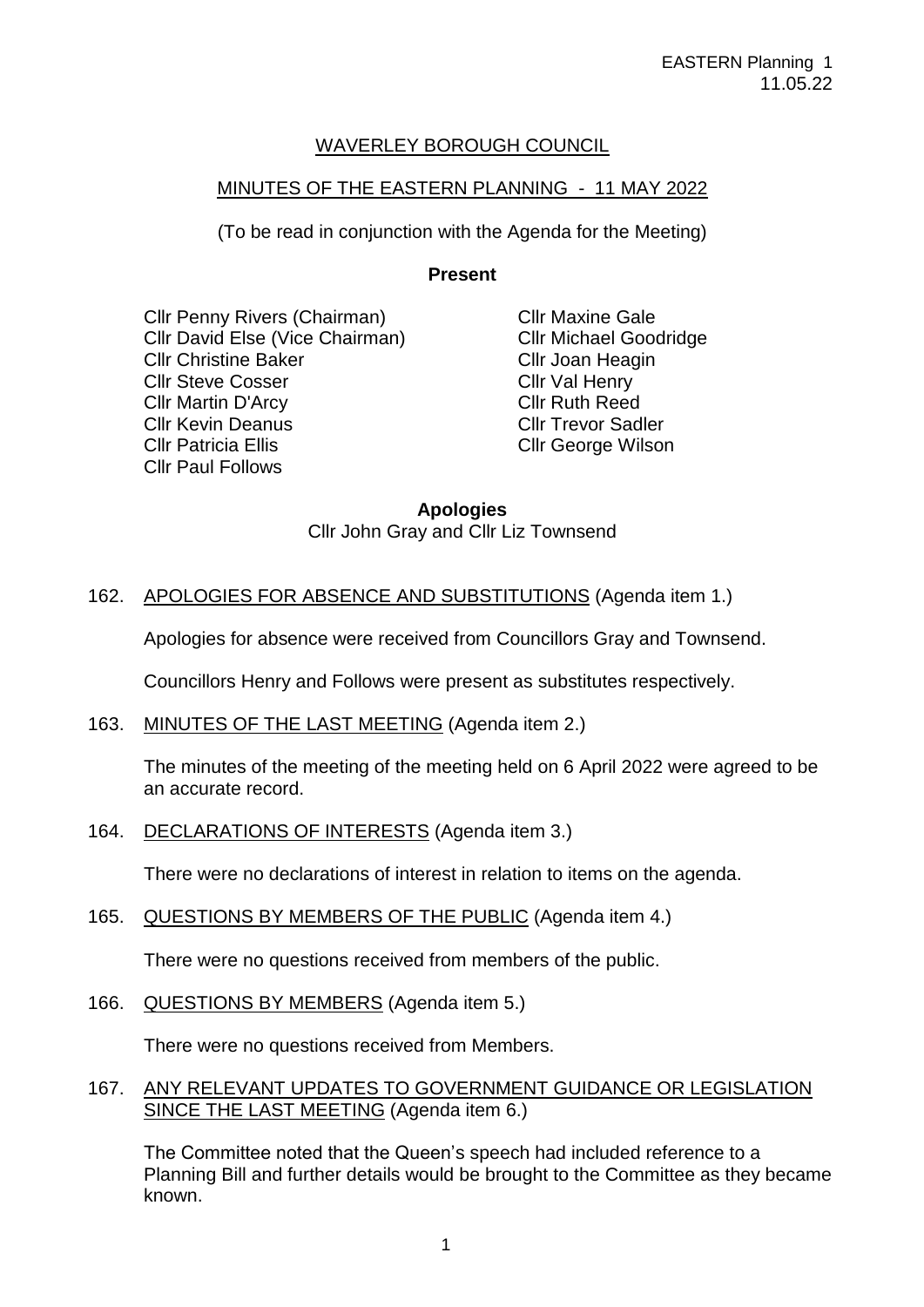## 168. APPLICATIONS FOR PLANNING PERMISSION (Agenda item 7.)

## 169. APPLICATIONS SUBJECT TO PUBLIC SPEAKING (Agenda item 8.)

The Chairman advised that both items listed on the agenda would be subject to public speaking.

## 170. A1 - WA/2021/02002 - LAND AT WINDACRES FARM (Agenda item 8.1)

Proposal

Outline application with some matters reserved for erection of 37 dwellings with access and layout.

The report was considered by the Committee.

### Public Speaking

In accordance with the Council's public speaking scheme, the following made representations which were duly considered:

Michael Ellis and Paul Kornysky – Objectors Harry Groucott – in support Cllr Nigel Clowes – Ewhurst Parish Council

Following the debate, the Committee voted against the officers recommendation, 2 for, 11 against and 2 abstentions.

Councillor Deanus proposed a motion to refuse the application, which was seconded by Councillor Follows.

The Committee voted in favour of refusal, 12 for, 1 against and 2 abstentions.

## **RESOLVED that planning permission be REFUSED for the following reasons:**

- **1. The proposal would conflict with the Council's Spatial Strategy and represent disproportionate development in countryside beyond the green belt which would be excessive in scale compared to the modest level of development to meet local needs identified as suitable for this location. The proposal would therefore be contrary to Policies SP2 and ALH1 of the Local Plan (Part 1) 2018.**
- **2. The proposal would be detrimental to the special character and beauty of the Area of Great Landscape Value and would harm the intrinsic character and beauty of the countryside. The proposal would also be detrimental to the rural character of the locality by reason of the urban backland formation conflicting with the linear character of development in Cox Green and Rudgwick. The**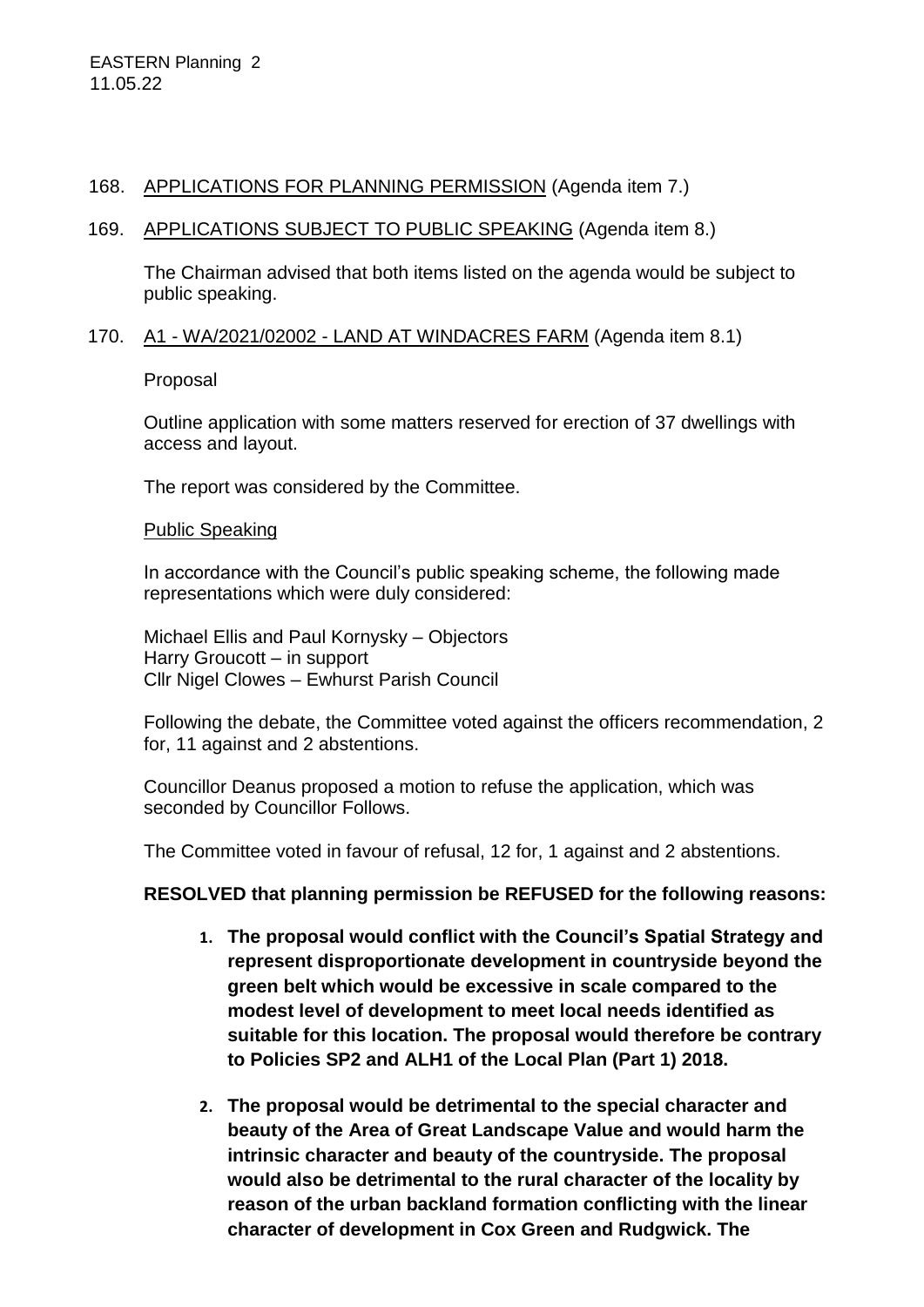**development would also result in less than substantial harm to the significance of the Grade I Listed Holy Trinity Church and Grade II Listed Dukes Farm House, as well as harm to the character and appearance of the Conservation Area. These harms would significantly and demonstrably outweigh the benefits of the scheme, and would be contrary to Policies RE1, RE3, HA1 and TD1 of the Local Plan Part 1 (2018), retained polices D1, D4, HE3 and HE8 of the Local Plan 2002, the provisions of the emerging Ewhurst and Ellens Green Neighbourhood Plan and policy contained in the NPPF in particular paragraphs 124, 130 and 174.** 

**3. In the absence of a completed legal agreement, the development would fail to make satisfactory provision for affordable housing, the maintenance of play space, the maintenance of the Sustainable Urban Drainage System (SUDS), the maintenance of open space, the provision and monitoring of a travel plan and the provision of a new public bridleway. The proposal would thereby be contrary to Policies ICS1, AHN1, LRC1 and ST1 of the Local Plan (Part 1) 2018 and Paragraph 169 of the National Planning Policy Framework 2021.**

The Chairman adjourned the meeting for a short break at 7.52pm

The meeting resumed at 7.59pm

## 171. B1 - WA/2022/00136 - LAND AT GREAT TANGLEY BARNS (Agenda item 9.1)

### Proposal

Alterations to barn to create 2 x dwellinghouses and erection of double garage and a studio outbuilding following the demolition of existing stables

The report was considered by the Committee.

### Public Speaking

In accordance with the Council's public speaking scheme, the following made representations which were duly considered:

Mr Davies – Objector Geoff Douglass – in support Lisa Davison – Wonersh Parish Council

Following the debate, the Committee voted in favour of approval, 10 for, 0 against and 5 abstentions.

### **RESOLVED that planning permission be GRANTED subject to**